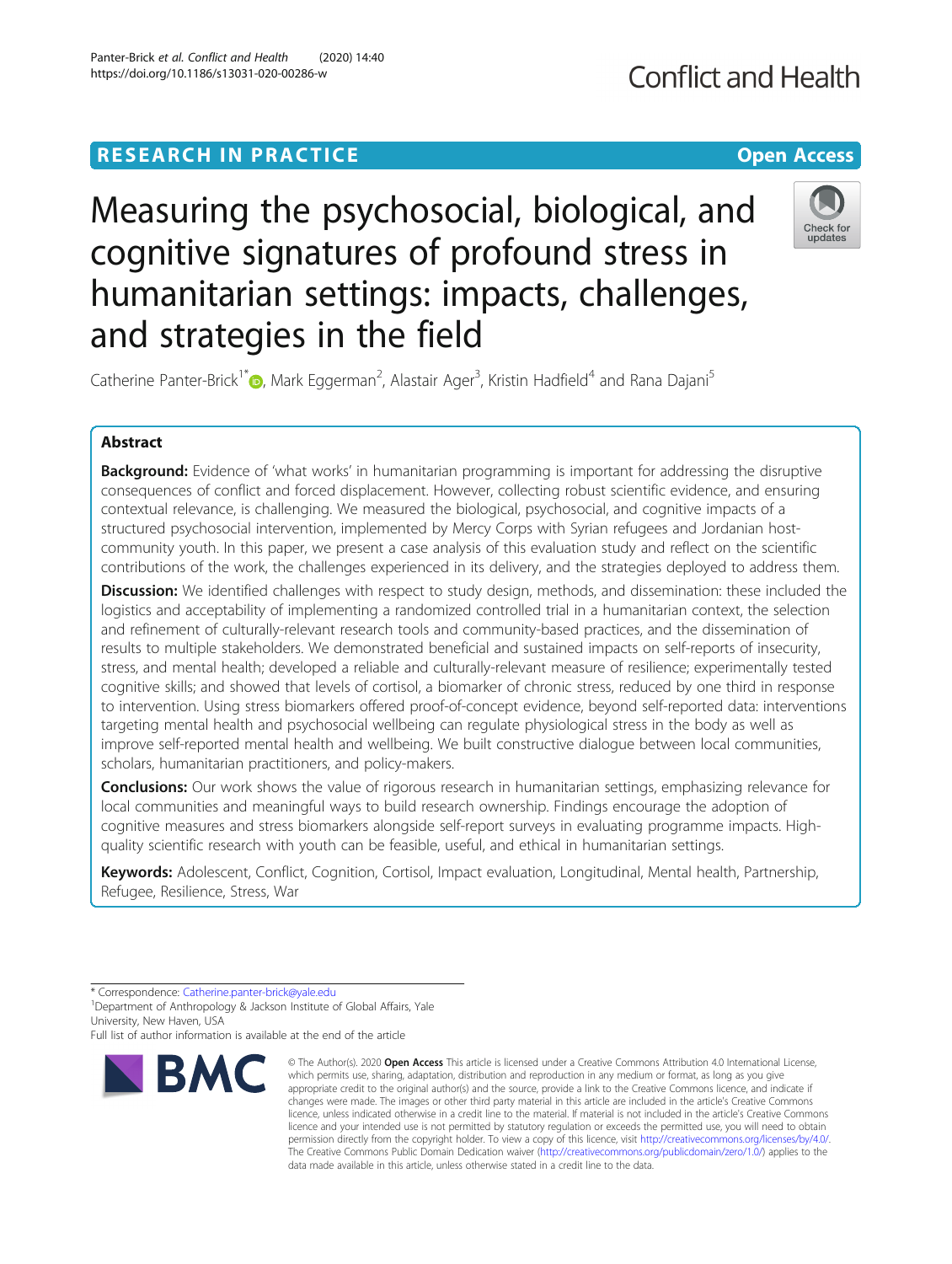#### Background

The process of collecting robust scientific evidence of 'what works' in humanitarian programming, and of ensuring contextual relevance in local communities, can be very challenging. In this paper, we present a case analysis of a longitudinal, interdisciplinary research project conducted with Syrian refugee and Jordanian non-refugee youth living in urban communities near active war zones. Responding to calls to strengthen the evidence base for public health interventions in humanitarian settings, [[1,](#page-6-0) [2\]](#page-6-0) our research team worked at the invitation of Mercy Corps to evaluate one of its youth-focused humanitarian programmes - a brief, scalable, communitybased intervention aimed at improving the mental health and psychosocial wellbeing of war-affected adolescents. Subsequent to the completion of a randomized controlled trial, the team engaged in a systematic reflection on the research experience. We reviewed the scientific contributions of the study, the challenges in its implementation, and the strategies adopted to address them.

#### Humanitarian context and programme response

Worldwide, there are now 70.8 million forcibly displaced people, over half of whom are children under 18 years of age [\[3\]](#page-6-0). The Syrian crisis has created the world's largest refugee crisis since World War II, with over 5.5 million people forced to flee their country since 2011 [[4\]](#page-6-0). To-date, 656,700 Syrians are taking refuge in neighboring Jordan, 81% of whom live as urban refugees outside demarcated camps [\[5](#page-6-0)]. For children and youth, conflicts such as the Syrian crisis present urgent challenges for survival, health, and development pathways  $[6]$  $[6]$  $[6]$  – an entire generation of young Syrians is deemed at-risk for developmental and health consequences of exposure to trauma and toxic stress [[7](#page-6-0)]. In 2013, the No Lost Generation initiative, a vigorous humanitarian response led by UNICEF, Mercy Corps, Save the Children, and World Vision, launched a number of youth-focused, community-based interventions to reach war-affected adolescents in crisis settings in the Middle East region [\[8\]](#page-6-0).

As part of this initiative, Mercy Corps implemented the Advancing Adolescents programme with conflictaffected youth in Jordan, Lebanon, Iraq, Syria, and Turkey. This psychosocial intervention offers structured activities (16 sessions, across 8 weeks) to both Syrian refugee and host-community youth, with the goal of alleviating profound stress, enhancing psychosocial support, strengthening learning skills, and building resilience and social cohesion [\[9](#page-6-0)]. The program draws on a profound stress attunement framework to promote capacities for mediating extreme and prolonged stress, following the International Child Development Programme developed in Holland for global use  $[10]$  $[10]$ . Key elements of the program are common to other psychosocial interventions, including group-based sessions (developing technical, vocational, crafts, or fitness skills) run by trained, lay community workers. The latter were Jordanian and Syrian men and women, aged 21+, recruited from local community-based NGOs; prior to implementation, they completed the 16-day Coaches Foundation Training Programme delivered by Mercy Corps. The Mercy Corps training manual covers practicing healthy communication; defining profound stress, its impact on the human brain, and principles of attunement; developing gender equity and adolescent protection; building psychosocial resilience; and enhancing skills of creative facilitation for effective technical training [[10\]](#page-6-0).

#### Research study

Our study aimed to (a) test impacts of Advancing Adolescents on mental health and psychosocial wellbeing, and (b) develop a useful and sensitive toolkit for interdisciplinary evaluation. This would address important questions for humanitarian practice and policy (Does the intervention work, for whom, and for how long? What are the best ways to generate robust evidence of what works in humanitarian settings?). Before this, programme impact evaluations in the region had been wholly based on the self-reports of beneficiaries - sole reliance on self-reports can lead to response bias, especially where programme implementations and evaluations are done by the same agency, and sole reliance on beneficiaries, in the absence of a control group, can lead to unreliable evidence of impacts. In response to the need for an innovative research design to track stress alleviation and learning skills for beneficiaries and nonbeneficiaries, we used an interdisciplinary approach embedded in a randomized controlled trial: we measured how Advancing Adolescents impacted stress in the mind, the body, and the brain (in terms of felt experiences, physiological regulation, and cognitive function), for both refugee and non-refugee adolescents.

We formed a research consortium after consulting with local community leaders and obtaining formal approval from the prime minister's office to work in northern Jordan, drawing together international and regional staff at Mercy Corps; scholars from the UK, USA, and Canada; local community-based organizations running youth centers; and an independent NGO (Taghyeer, or We Love Reading) with research and advocacy experience in disadvantaged communities. Taghyeer anchored the project locally, by engaging communities in research design and implementation, and by recruiting a core research team of six Syrian and Jordanian women with university and professional degrees. We conducted our 18-month project (2015–17) in four northern cities (Irbid, Jarash, Mafraq, and Zarqa), receiving a significant influx of Syrian refugees. We implemented a quasiexperimental trial and then a randomized controlled trial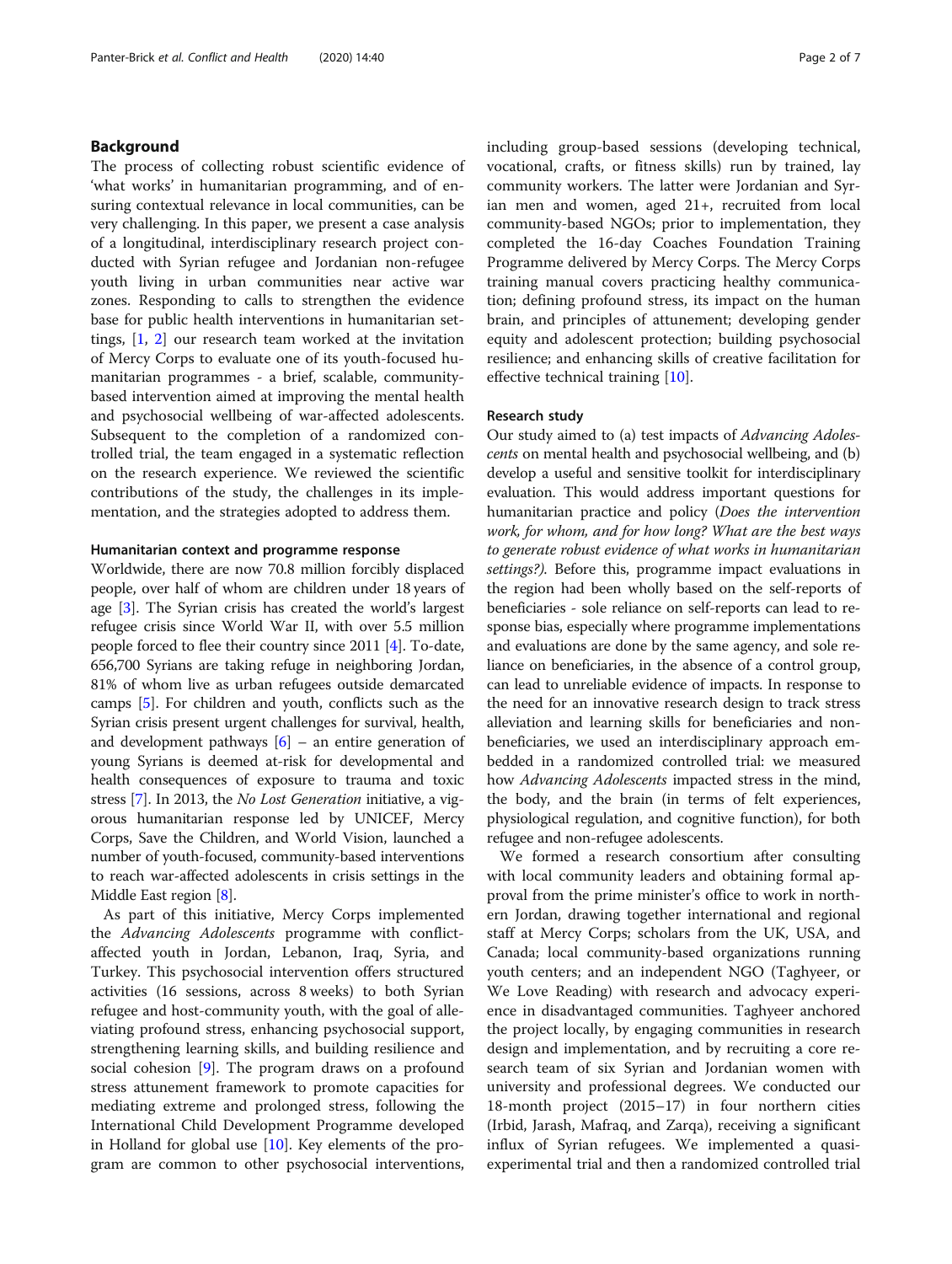with a waitlist control condition. We collected data at three time-points: baseline (T1), 10-weeks postintervention (T2), and after 11 months (T3). We secured a gender-balanced sample of refugee and non-refugee youth ( $n = 817$ , 12–18 years) at T1, representing 20% of targeted beneficiaries and 48% of youth enrolled in Advancing Adolescents in Jordan at the time of study. With high levels of relocation in the targeted population, we retained 533 youth at T2 and 302 youth at T3. Our findings and methodologies, published in journals within the fields of biological sciences, child psychology and psychiatry, and child development, are summarized in Table 1.

#### **Discussion**

#### Scientific importance

Our study was the first to go beyond self-reports in measuring the effectiveness of a brief, scalable community-based program seeking to improve the psychosocial wellbeing of war-affected adolescents. Notably, it included biomarkers to track the cumulative effects of stress in the body: measuring cortisol concentrations in  $\sim$  100 strands of hair, cut close to the scalp, reveals

Table 1 Summary of the research question, outcomes of interest, and findings for interdisciplinary evaluation of program impacts in a humanitarian setting

Research question: What are the psychosocial, biological, and cognitive impacts of a brief, scalable intervention for war-affected youth?

Mental health, insecurity, and psychosocial stress: We used regionally and internationally relevant instruments such the Arab Youth Mental Health scale, Strength and Difficulties Questionnaire, Human Insecurity scale, Human Distress scale, and Perceived Stress Scale, in combination with a Trauma Events Checklist and Household Wealth Index. Youth who engaged in the Advancing Adolescents program reported fewer symptoms of psychosocial stress, insecurity, and mental health difficulties, relative to waitlisted controls in the randomized controlled trial [[11](#page-6-0)]. We found small to moderate effect sizes across outcomes equivalent or greater than intervention impacts reported for psychosocial interventions in this age-group in crisis settings [[11](#page-6-0)]. We noted differential impacts for youth with high/low trauma exposures, and there were sustained effects over 11 months.

Traumatic stress and resilience: We used the Child Revised Impact of Events Scale, and developed the Arabic-language Child and Youth Resilience Measure [[12](#page-6-0)]. We found no program impacts for these outcomes, but resilience scores did moderate changes in anxiety/depression for youth with high trauma exposure [\[11\]](#page-6-0).

Biological stress: We used biomarkers such as hair cortisol secretion and immune function biomarkers to track chronic physiological stress. We found that average cortisol levels dropped by a third (38%) in response to the program; stress was down-regulated in youth with high cortisol levels and up-regulated in youth with blunted cortisol profiles, showing beneficial regularization over time [\[13,](#page-6-0) [14](#page-6-0)].

Cognitive function: We used Rapid Assessment Cognitive and Emotional Regulation [RACER] tests, developed for use with children in low- and middle-income countries, [[15](#page-6-0)] to measure working memory and inhibitory control, both important for learning abilities. We found no program impacts on these executive function skills, but showed that deficits in working memory were associated with pervasive poverty, rather than trauma exposure [\[16\]](#page-6-0).

stress physiology in hair growth over the past month, with repeated sampling over time yielding cortisol secretion data akin to a stress diary. This helped us understand the processes of recovery from past trauma and current insecurity, showing that even brief interventions to improve day-to-day environments can protect adolescent health and wellbeing. Stress biomarkers were relatively simple and objective ways of helping to measure changes over time. They conclusively demonstrated that the Mercy Corps program had beneficial impacts for adolescents – not only did it improve self-reports of insecurity, stress, and poor mental health, but it changed and regulated physiological stress in the body.

In addition, our study tested cognitive skills and measured resilience – also a first for Syrian refugee youth. We found no evidence of program impacts for either outcome. This was an important lesson: programs that demonstrably alleviate profound stress, but not poverty per se, do not necessarily boost cognitive functioning, while programs that target individual-level changes may not change family and community environments enough to move the needle for psychosocial resilience. In order to boost learning skills and resilience in settings of protracted crises, humanitarian programs may need to broaden the package of youth-focused interventions with sustained support in home and school environments. We see that humanitarian programs do good in crisis settings, but often achieve only limited good given the multiple challenges of operating in such contexts. For this reason, evidence of impact or non-impact truly matters, helping to calibrate expectations and to move towards a more evidence-based model of humanitarian practice.

The field of mental health and psychosocial support (MHPSS) is poised to consolidate robust evidence on what works in humanitarian settings; specifically, it must assess why program impacts (often measured using self, parent, or teacher reports) are mostly small, variable, or nil, especially over the long-term [[17\]](#page-6-0). Psychosocial interventions for children and adolescents are one of the most frequently implemented, yet poorly evaluated, interventions in crisis settings [\[1](#page-6-0), [18](#page-6-0), [19](#page-6-0)]. This proves frustrating for humanitarians looking for credible, actionable evidence in MHPSS programming. Our study introduced innovative, practical ways to generate robust scientific evidence and it also created strong partnerships between researchers, practitioners, and local communities. Syrian and Jordanian research team members were trained in research methods and analysis, engaged fully and regularly with US and UK partners to share cultural insights and benefit from opportunities created by international, collaborative exchange. We adopted a study design that prioritized both scientific rigor and local community engagement, used interdisciplinary methods of assessment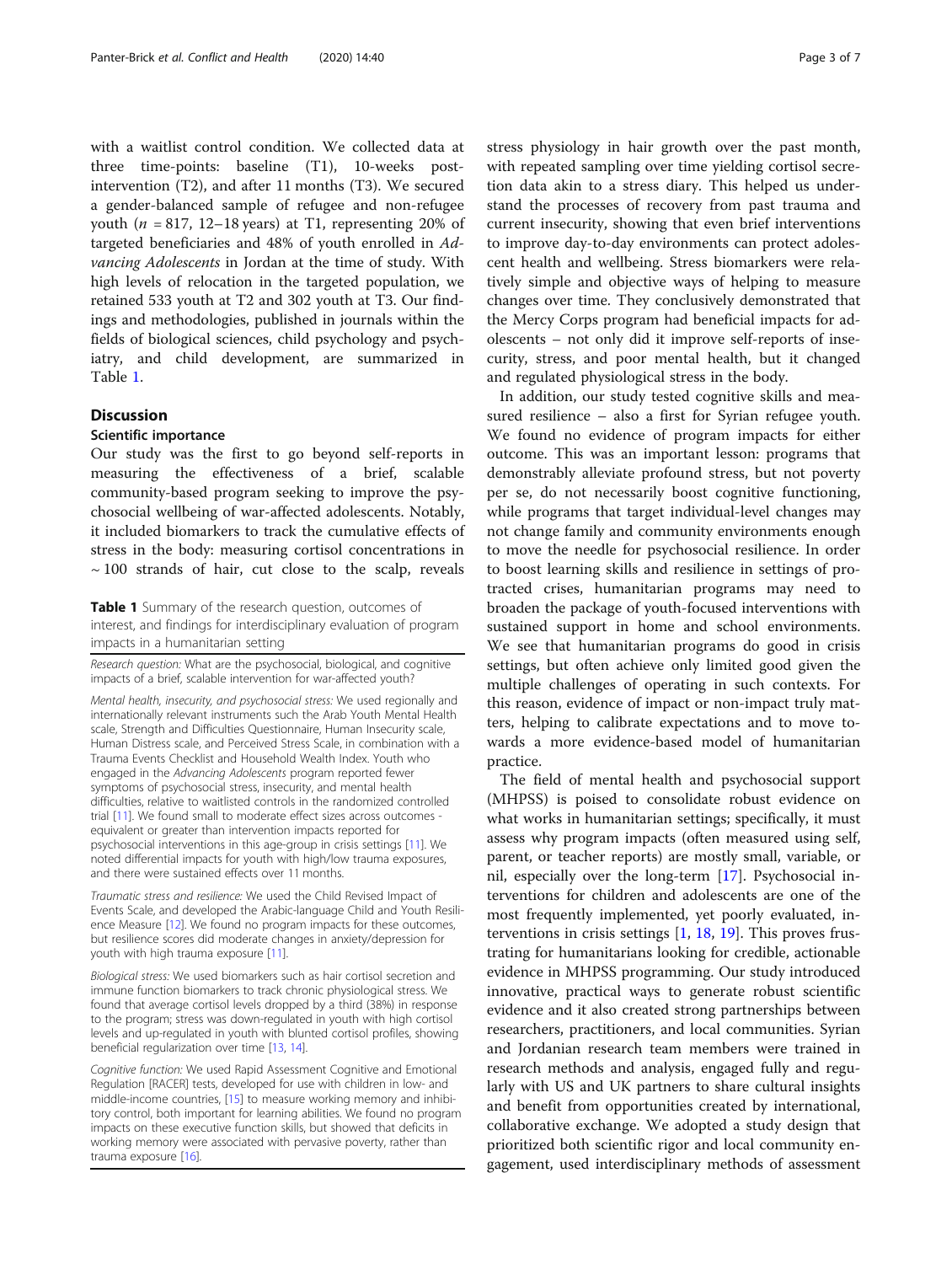to track multisystemic signatures of profound stress alleviation, and engaged in wide-ranging dissemination activities to promote the awareness of results and uptake of recommendations [\[20\]](#page-6-0).

#### Challenges

We faced challenges with respect to study design, methods, and dissemination (Table 2).

#### Study design

A first set of challenges involved the ethical implementation of the randomized controlled trial and the logistics involved in sampling representative populations groups and tracking a mobile refugee population. Ethically, we could not randomly allocate participants to intervention or control groups, unless the latter were wait-listed to another cycle of program implementation. While Advancing Adolescents was implemented on a rolling basis, the Mercy Corps regional office was nearing the end of a funding cycle, unsure of its ability to extend programming for another year. Concerns were raised regarding random selection of participants into intervention and waitlist control conditions in a such a resourceuncertain and time-constrained situation. In response, we chose to initially implement an experimental trial, with non-randomized controls, and only moved to a fully randomized trial once longer-term funding was guaranteed to Mercy Corps for program implementation. At all stages, we relied on Syrian/Jordanian communities and research/humanitarian staff to help us design an ethical, robust, and culturally-compelling means of randomization.

#### **Methods**

A second set of challenges was related to methods. We began the study with a toolkit comprising psychometric and socio-demographic questionnaires, stress biomarkers, and cognitive tests – then made adjustments in response to pilot studies and fieldwork experience. We wanted to ensure that youth, local communities, and

**Table 2** Ethical, logistical, and temporal challenges of research in a humanitarian setting

Study design: Implementing a fair and transparent randomization process, given short and unpredictable funding timelines; obtaining reliable data to assess sample representativeness; sampling and tracking mobile refugee communities over the period of a year.

Methods: Collecting biological samples and testing cognitive skills, without undue burden, in difficult field conditions; implementing a demanding interdisciplinary survey protocol, with a range of reliable and culturally-relevant psychometric scales, and introducing multiple biomarkers and cognitive testing to assess logistical feasility and cultural acceptability in humanitarian settings.

Dissemination: Reconciling the different demands and time-frames, for dissemination of results in peer-reviewed academic journals vs. influential policy reports.

humanitarian staff were fully on board with the science of objective measurement, without placing undue burden for the young people who volunteered their participation in conditions of poverty, intense heat, and unreliable electricity. We were implementing, at three time-points, in four different cities, a fairly long and demanding study protocol, featuring multiple psychometric instruments to include internationally- and regionallyvalidated scales, relevant to war-affected youth. We augmented the survey with a culturally-grounded measure of resilience and dropped measures that proved less relevant or too burdensome for participants and fieldworkers (such as salivary cortisol). Collecting biological samples (blood spots, cheek swabs, hair cortisol) and testing cognitive skills (RACER tests of working memory and inhibitory control) in difficult field conditions was demanding – but worthwhile to thoroughly assess logistical feasibility and scientific value in humanitarian settings.

#### Dissemination

We also faced challenges in reconciling the different demands and time-frames for dissemination of results. As scholars with multiple teaching, research, and administration responsibilities, we took 18 months to fully analyse all field and lab data. Senior researchers met regularly in person or via skype, discussing and interpreting data to articulate meaningful results, relevant insights, and succinct conclusions. Local research team members were also in continuous dialogue with senior researchers, locally and internationally. In this way, we crystallised the work of an interdisciplinary research consortium through publishing multiple, peer-reviewed academic papers. However, Mercy Corps needed a bottom line regarding program effectiveness, without delay, to influence No Lost Generation funding and policy in timely fashion. We sought to accommodate such needs with preliminary reports, but given that rigorous conclusions could not be drawn until the completion of all analyses and the peer-review of scientific evidence, we slowed down the ability of Mercy Corps to share results publically, at least beyond verbal form, and their global influence on youth-focused humanitarian programming. Interdisciplinary work takes time, but can eventually engage different sectors in policy circles, educational sectors, and the media; most recently, an independent filmmaker released a 35-min documentary film of Syrian refugees and the science of resilience, based on our research work [\[21](#page-6-0)].

#### Research strategies

In response to the above challenges, our research strategies featured many elements to secure engagement and partnership (Table [3\)](#page-4-0).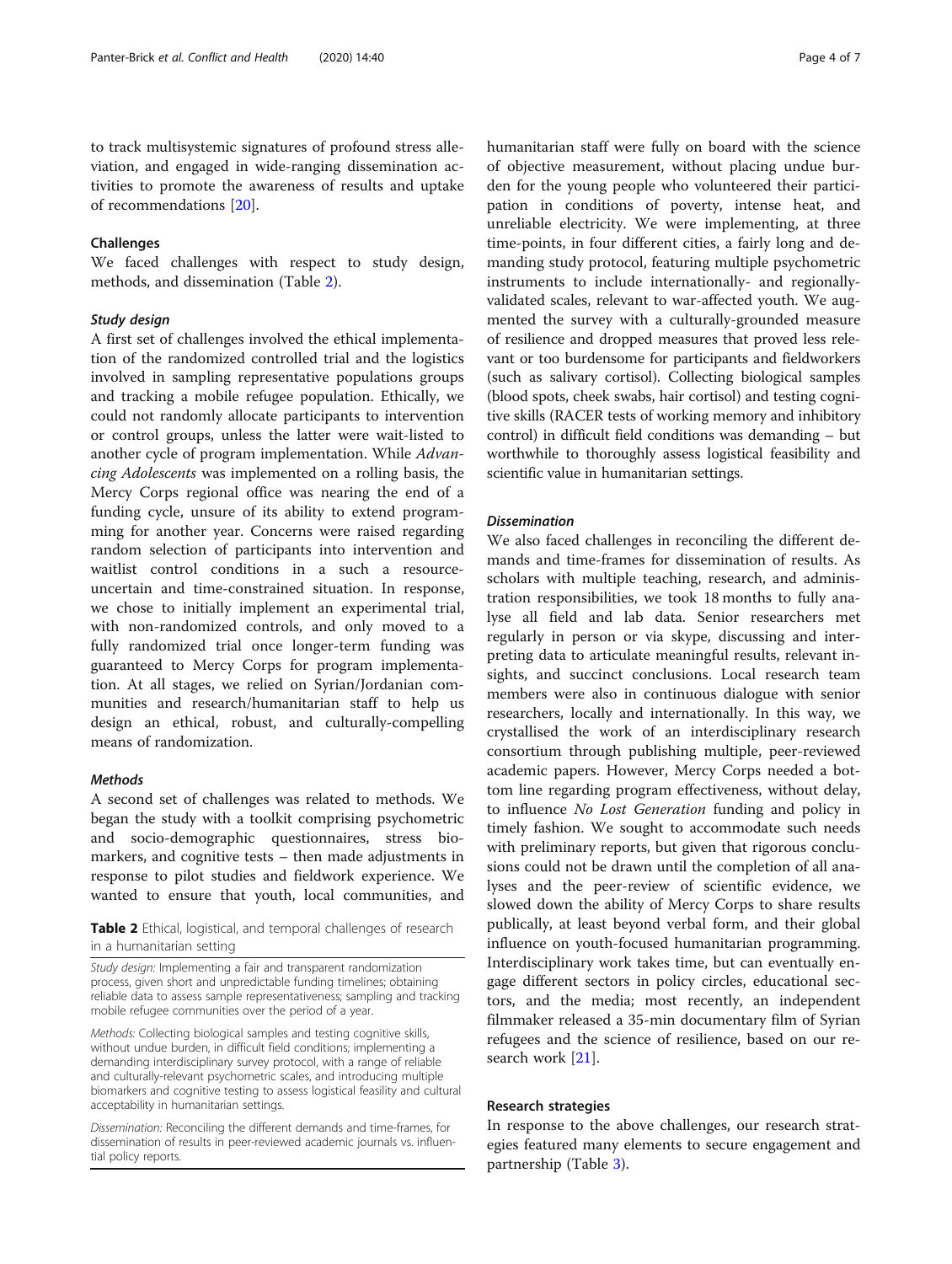#### <span id="page-4-0"></span>Table 3 Research strategies for engagement and partnership

Local ownership: Developing a strong sense of local ownership, through engagement with communities, before implementing the randomized controlled trial; relying on local partners to recruit and track participants; triangulating data on refugee populations.

Engaging youth: Energizing young people with respect to cutting-edge science, and offering professional haircuts to facilitate hair cortisol sample collection; developing and validating an Arabic-language scale to measure resilience, in response to young people's requests; eliminating the most demanding aspects of the study at T3, such as tests of cognitive function.

Sharing findings: Local and international research partners shared results and dialogue within humanitarian and academic networks internationally, regionally, and locally.

#### Local ownership

Through engagement with local partners and communities, we fostered a strong sense of local ownership. Issues of research design and study implementation were clearly open for discussion with research partners and communities. Local staff remarked that team debriefings were both unusual and refreshing: they could voice concerns, influence scope and delivery, offer viewpoints and solutions. For example, the ethical issue of randomization was debated in back-and-forth conversations with Syrian and Jordanian families, who themselves provided a fair and transparent solution to secure equiprobability of assignment: after completing baseline assessments, each participant would draw one lollipop from an opaque bag, and a coin flip would randomize two lollipop colours to intervention and control groups. Community engagement was also key to avoid sampling biases: while only 14 families declined study participation, we faced significant sample attrition ( $n = 817$  at baseline and  $n = 302$  after 11 months) due to defunct phone contact numbers and youth who travelled, fell ill, got married, or were busy working. At T3, we offered transport compensation to families who had moved away in order to remove barriers to participation.

#### Engaging youth

Young people were keen to be included in a project that featured stress biomarkers, as this was cutting-edge science; in particular, Syrian refugees welcomed an opportunity to leverage science as a means of telling their story [[22\]](#page-6-0). We also made participation attractive, with well-appreciated measures: we offered toiletries such as combs and toothbrushes as compensation for young people's participation time, and we hired local male and female hairdressers to style young people's hair during cortisol sampling. We chose, also, to discontinue experimental testing of cognitive skills at T3, in light of difficulties experienced by youth due to the long duration of testing. Finally, we adapted and validated the Child Youth Resilience Measure (CYRM, 12-items) in response to an explicit request from young people, who asked why assessment was largely focused on traumatic exposures and posttraumatic stress, and did not include mea-sures of strength and hope [\[12](#page-6-0)].

#### Sharing findings

Our ultimate goal was the uptake of rigorous research to improve health-related programming in humanitarian settings. To this end, we presented at many events designed to bring together scholars, humanitarian practitioners, and policy-makers, continuing strong engagement with incountry partners well past the project funding dates. This process informed programmatic decisions: given dual evidence of psychosocial and physiological benefits, Mercy Corps integrated elements of the Advancing Adolescents stress-attunement approach into its regional livelihood interventions, and - given null impacts for resilience – turned their attention to engaging whole families, rather than individual youth, into resilience-building efforts. Sharing results with Syrian and Jordanian communities also created palpable excitement about the achievements of science in helping people understand what can be done, practically, to address profound stress in vulnerable populations. While some humanitarian and local staff had been sceptical about the need for randomization and the value of including biological markers, young people themselves – once these concepts were explained - welcomed this type of scientific enquiry; they valued playing a role in advancing science, especially with respect to measuring stress (in hair samples) to assess biological impacts.

We found that biological data collection worked well and provided sharp results: specifically, high cortisol levels revealed a body in a state of high alert; chronically low levels indicated blunted sensitivity to environmental challenges; and mixed profiles showed dysregulation [[13](#page-6-0), [14\]](#page-6-0). In contexts of war and forced displacement, this has value for understanding how the alleviation of profound stress may protect adolescent health and developmental trajectories. Because we leveraged stress physiology into our research design, evidence from this study has been promoted as proof-of-concept within the fields of humanitarian practice and global mental health. And because we used RACER tests to experimentally assess executive function, we were able to contribute to debates on the relative impacts of trauma exposure versus socioeconomic deprivation on youth's cognitive function [[16\]](#page-6-0).

Finally, the project created several professional development opportunities. For example, a Syrian researcher was able to travel to the United States to visit laboratories used for cortisol analysis. Both Syrian/Jordanian and Western senior scientists went to global dissemination meetings and academic conferences, prompting the funders of the study to commend our North-South collaboration as a model partnership. The project prompted new collaborations, including a study on the genetics of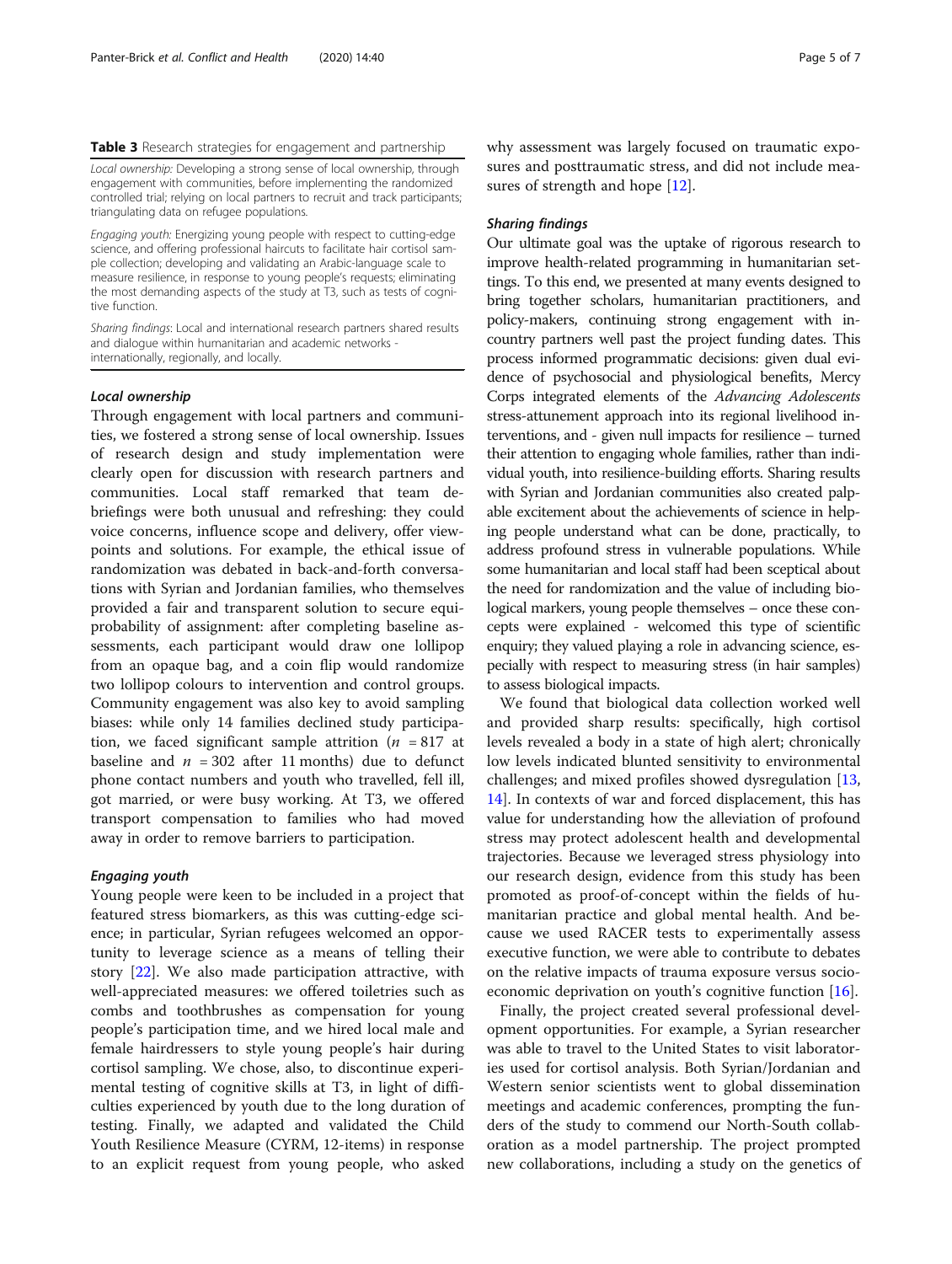stress and resilience [\[23](#page-6-0), [24](#page-6-0)], research on how an educational intervention for war-affected youth develops, and research on the intergenerational transmission of trauma (forthcoming). Finally, the work directly informed evaluation strategies for organisations such as We Love Reading and Noor Hussein Foundation, in addition to Mercy Corps.

#### Conclusions

Reflection on the process of implementing this interdisciplinary evaluation study established four important lessons. First, we learnt that high-quality scientific research is feasible, and can be useful and ethical, in humanitarian settings: with the support of a local research team and active engagement with their community, we were able to realize an ambitious research program to assess the bio-psychosocial and cognitive signatures of profound stress alleviation. Second, we found young people in the context of a humanitarian crisis to be engaged, motivated, and informed regarding the value of scientific research seeking to determine effective means of supporting them in dealing with the profound stress of conflict and displacement.

Third, we learnt that sustained partnerships between scholars, humanitarians, funders, and beneficiaries across multiple locales produces a strong sense of research ownership – back-and-forth discussions of complex challenges and heterogeneous findings help grow the research agenda. Finally, we learnt that opportunities for frequent, meaningful conversations are strongly needed – and that serious dedication to one's work does not preclude dialogue and humour. Working with multiple, diverse partners often entails bridging different needs and priorities: local communities want their concerns met and recognized; humanitarian organizations are focused on delivering care, and need research findings to support that effort; scholars task themselves with producing research that informs this engagement and meets a high standard for academic scrutiny. Positioned in this mix are the funding agencies disbursing limited resources, the state confronting a challenging crisis, and the media in pursuit of newsworthy stories. Sound partnerships between these multiple actors requires time, funding, good communication, reflexive evaluation, and an ethos of building trust, respect, and meaningful engagement.

#### Acknowledgments

We thank Jon Kurtz, Noura Shahed, and Natasha Shawarib at Mercy Corps; Jane MacPhail, Director of the Advancing Adolescents program implemented in Jordan; and the fieldworkers affiliated to the Taghyeer Organization, especially Dima Hamadmad, Ghufran Abudayyeh, Sana'a Bakeer, and Rahmeh Alhyari. We also thank our scientific collaborators: Alexandra Chen, Christopher J Clukay, Michael Greff, Amar Hamoudi, Sabrina Hermosilla, Anthony Matarazzo, Connie Mulligan, Jacklyn Quinlan, Amelia Sancilio, Margaret Sheridan, Michael Ungar, Stan Van Uum, and Kyle Wiley.

#### Authors' contributions

Panter-Brick, Ager, Eggerman and Dajani conceived and designed the study, with Dajani and Panter-Brick taking primary responsibility for study implementation in Jordan. Hadfield and Eggerman handled all datasets, with Eggerman overseeing Arabic-English translations and Hadfield undertaking data analyses. All authors contributed to drafting and critically reviewing the manuscript, meeting criteria for authorship. The corresponding author had access to all the data in the study and had final responsibility for the decision to submit the manuscript for publication. The authors read and approved the final manuscript.

#### Funding

This research was funded by Elrha's Research for Health in Humanitarian Crises (R2HC) Programme ([https://www.elrha.org/project/yale-psychosocial](https://www.elrha.org/project/yale-psychosocial-call2/)[call2/\)](https://www.elrha.org/project/yale-psychosocial-call2/) for a total GPB 295,131 in 2015–17 (grant #14045). Elrha aims to improve health outcomes by strengthening the evidence base for public health interventions in humanitarian crises [\(elrha.org/r2hc\)](http://elrha.org/r2hc). The R2HC programme is funded equally by the Wellcome Trust and the UK Government.

#### Availability of data and materials

The English and Arabic versions of the Child Youth Resilience Measure (CYRM-12) are published as an online appendix file in Panter-Brick et al. (2018). All data mentioned in this paper are archived in Panter-Brick et al. (2020); the supplementary genetic data are found in Clukay et al. (2019a,b). Clukay, C. Dajani, R., Hadfield, K., Quinlan, J., Panter-Brick, C., & Mulligan, C. (2019a). Association of MAOA genetic variants and resilience with psychosocial stress: A longitudinal study of Syrian refugees. Retrieved from: [https://](https://journals.plos.org/plosone/article?id=10.1371/journal.pone.0219385) [journals.plos.org/plosone/article?id=10.1371/journal.pone.0219385](https://journals.plos.org/plosone/article?id=10.1371/journal.pone.0219385). DOI: <https://doi.org/10.1371/journal.pone.0219385>

Clukay, C. Matarazzo, A., Dajani, R., Hadfield, K., Panter-Brick, C., & Mulligan, C. (2019b). FAAH, SLC6A4, and BDNF variants are not associated with psychosocial stress and mental health outcomes in a population of Syrian refugee youth [data file and codebook]. Retrieved from: [https://data.mendeley.com/](https://data.mendeley.com/datasets/2wbptg7vyn/3) [datasets/2wbptg7vyn/3.](https://data.mendeley.com/datasets/2wbptg7vyn/3) DOI: <https://doi.org/10.17632/2wbptg7vyn.3> Panter-Brick, C., Hadfield, K., Dajani, R., Eggerman, M., Ager, A., & Ungar (2018). Resilience in context: A brief and culturally grounded measure for Syrian refugee and Jordanian host-community adolescents. Child Development, 89, 1803–1820.

Panter-Brick, C., Eggerman, M., Hadfield, K., & Dajani, R., Ager, A. (2020). Beyond self-reports: Testing psychosocial, biological, and cognitive signatures of profound stress in a randomized controlled trial impact evaluation for adolescents affected by the Syria crisis. [data file and codebook]. Retrieved from: [https://data.mendeley.com/datasets/x6n4hhk45v/1.](https://data.mendeley.com/datasets/x6n4hhk45v/1) DOI: [https://doi.org/](https://doi.org/10.17632/x6n4hhk45v.1) [10.17632/x6n4hhk45v.1](https://doi.org/10.17632/x6n4hhk45v.1)

#### Ethics approval and consent to participate

We received formal approval from the Prime Minister's Office of Jordan and the ethics board of Yale University. Informed consent was obtained prior to baseline measures; during the randomized controlled trial, both participants and fieldworkers were blinded to randomization outcome. [ClinicalTrial.gov](http://clinicaltrial.gov) Identifier: NCT03012451. Registered 6 Jan 2017. [https://clinicaltrials.gov/ct2/](https://clinicaltrials.gov/ct2/show/NCT03012451) [show/NCT03012451](https://clinicaltrials.gov/ct2/show/NCT03012451)

#### Consent for publication

All authors consent to publications of this paper.

### Competing interests

None.

#### Author details

<sup>1</sup>Department of Anthropology & Jackson Institute of Global Affairs, Yale University, New Haven, USA.<sup>2</sup> MacMillan Center for International and Area Studies, Yale University, New Haven, USA.<sup>3</sup>Institute for Global Health and Development, Queen Margaret University, Edinburgh, UK. <sup>4</sup>Department of Biological and Experimental Psychology, Queen Mary University of London, London, UK.<sup>5</sup> Department of Biology and Biotechnology, Hashemite University, Zarqa, Jordan.